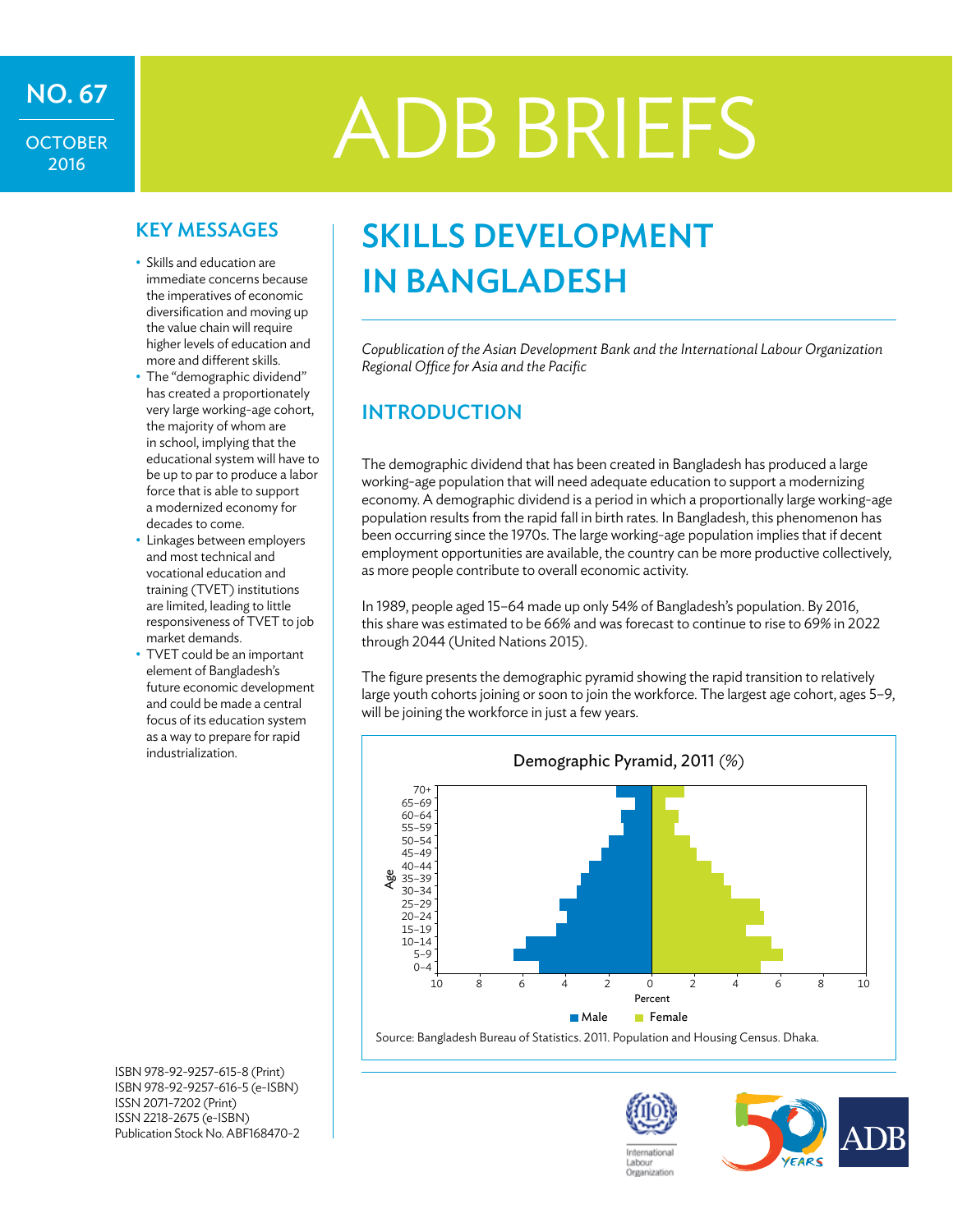| <b>Level of Education</b>          |      | Total Labor Force Female Labor Force Male Labor Force Urban Labor Force Rural Labor Force |      |      |      |
|------------------------------------|------|-------------------------------------------------------------------------------------------|------|------|------|
| None                               | 21.2 | 21.3                                                                                      | 21.2 | 5.7  | 27.3 |
| Primary (Class I-V)                | 28.2 | 33.5                                                                                      | 25.9 | 21.6 | 30.8 |
| Secondary (Class VI-X)             | 30.4 | 29.0                                                                                      | 31.1 | 36.2 | 28.2 |
| Higher Secondary (Class XI-XII)    | 13.4 | 11.6                                                                                      | 14.2 | 21.0 | 10.4 |
| Tertiary (All degrees or diplomas) | 6.3  | 4.3                                                                                       | 7.2  | 15.3 | 2.8  |
| Others/Unknown                     | ი 4  | 0.4                                                                                       | ი 5  | 0.2  | 0.5  |

#### Table 1: Education of the Labor Force, Aged 15 and Over (%)

Source: Calculations using data from the Bangladesh Bureau of Statistics. 2015. *Labour Force Survey 2013.* Dhaka.

The demographic dividend provides great opportunities for a country, yet it is also a critical time to improve the quality of the labor force. With large cohorts preparing to enter the workforce and smaller cohorts falling behind, the quality and volume of education and skills training need to be improved urgently.

A little over one-fifth of the labor force has no formal education whatsoever, with a similar rate for men and women (Table 1). More than a quarter has received only some years of primary education, while around 30% has made it to secondary school. The remaining 20% has attended upper secondary school or above, with just over 6% having received tertiary education. Overall educational attainment is higher for men in the labor force, with the largest proportional gender differences at the highest levels of education.

The labor force as a whole is somewhat better educated than the general population. Overall, 26% of the population has received no education, while a further 30% have only some primary education (BBS 2015). For women, the education gap between the general population and the labor force is large, because of different patterns in labor force participation.

Still, the overall education level of the workforce remains relatively low, although it has improved tremendously in just a few years, as large young cohorts have entered the workforce and enrollment rates have increased dramatically. In 2013, 21.2% of the labor force (compared with 40% in 2010) had no education, while 28.2% had primary education (compared with 23% in 2010) (Table 1). The proportion of those with secondary education also increased dramatically. In 2013, the proportion with tertiary education rose to 6.3%, whereas in 2010, it was only 3.7%. These changes are enormous for a gap of only 3 years between the surveys.

#### Access to Skills Training

Technical and vocational education and training (TVET) has expanded rapidly in Bangladesh over the last 15 years. In 2000, only 110,000 people enrolled in formal TVET programs, but enrollment rose to 448,000 by 2010 and to 690,000 by 2014 (BANBEIS). The share of women in TVET enrollment has been and remains low,

persisting at the 24%–25% range throughout the 2000s and rising modestly to 27% in recent years.

Notably, only 16% of women were trained at public institutions in 2014. The lack of improvement in women's share of TVET instruction is especially striking given the rise in female labor force participation over this period.

There are important regional variations in the provision of training and in the desire for training. The percentage of the labor force that had received training in the previous 12 months of the survey shows Dhaka (9.9%) and Chittagong (8.4%) having the greatest share (Table 2). Rangpur had the smallest proportion of workers being trained; however, it had the largest proportion of the labor force who would like to receive training. This strongly suggests that the current level of training provided in Rangpur is inadequate.

#### Table 2: Labor Force Receiving and Wanting Training  $(%)$

| Region         | Percentage Who Have<br><b>Received Training</b> | <b>Percentage Wanting</b><br>Training of Any Type |
|----------------|-------------------------------------------------|---------------------------------------------------|
| <b>Barisal</b> | 8.0                                             | 22.0                                              |
| Chittagong     | 8.4                                             | 22.6                                              |
| <b>Dhaka</b>   | 9.9                                             | 18.5                                              |
| Khulna         | 6.9                                             | 21.0                                              |
| Rajshahi       | 7.2                                             | 14.2                                              |
| Rangpur        | 5.8                                             | 30.0                                              |
| Sylhet         | 7.9                                             | 17.3                                              |

Source: Calculations using data from the Bangladesh Bureau of Statistics. 2015. *Labour Force Survey 2013.* Dhaka.

More generally, those in rural areas received much less training. In the general population, the proportion receiving training in urban areas was more than two and a half times higher than in rural areas. While it is not immediately obvious how much of this gap comes from the demand for training as opposed to the supply, it is certainly the case that in general urban areas have more training facilities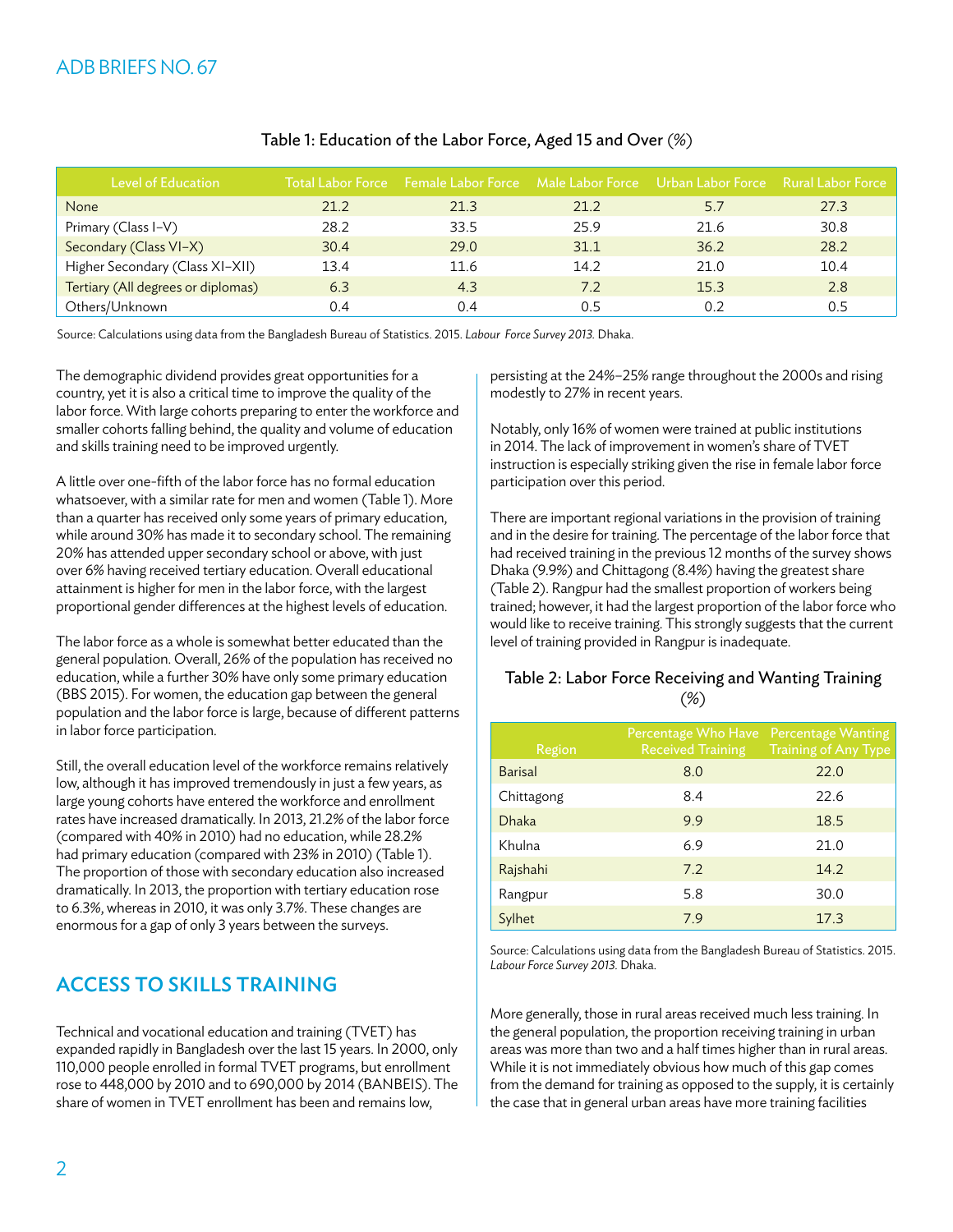than rural areas. The greater population density in urban areas also means that, on average, workers will be closer to training facilities, making it cheaper and more convenient for them to obtain training.

Dhaka division, in which the highest proportion of workers received training, has a relatively low implied demand for training, which suggests that a reasonable amount of training is available in the capital's division. The Rajshahi division displays yet another pattern: a relatively low level of training provided, but also a low level of desire for training.

In Bangladesh, a large proportion of the workforce receive training, but the definition of training in the labor force survey is broad—it includes everything from very brief courses through to postgraduate study. The proportion of trainees was nearly evenly split between courses of 4 weeks or shorter(50.7%) and those of longer duration (49.3%).

There are many different types of training providers in Bangladesh, including private institutions, government institutions operated by various ministries, as well as local and international nongovernment organizations (NGOs). About 59.3% of people received training from private institutions while 22.4% received training from government institutions (Table 3). To some extent, it is possible that the true contribution of government training is understated, as the Bureau of Manpower, Employment and Training, a major source of government-provided training, is focused on international migrant workers. To the extent that such workers are not present in the country to be surveyed, such training may have been undercounted.

#### Table 3: Source of Training Received in Previous 12 Months (%)

| Source                         | Overall<br><b>Trained</b> | Women<br><b>Trained</b> | Men<br><b>Trained</b> |
|--------------------------------|---------------------------|-------------------------|-----------------------|
| <b>Government institutions</b> | 22.4                      | 23.9                    | 21.7                  |
| Private institution            | 59.3                      | 51.6                    | 62.5                  |
| Nongovernment<br>organization  | 11.0                      | 16.8                    | 8.6                   |
| Foreign institute              | 0.5                       | 0.5                     | 0.5                   |
| Joint venture                  | 3.5                       | 4.0                     | 3.3                   |
| Other institutes               | 3.2                       | 3.2                     | 3.2                   |

Source: Calculations using data from the Bangladesh Bureau of Statistics. 2015. *Labour Force Survey 2013.* Dhaka.

Many NGOs provide different forms of training. Training by NGOs accounted for 11% of all trainees; but the difference between men and women differs substantially, with NGOs accounting for 16.8% of female trainees, and only 8.6% of male trainees. Despite this difference, NGOs still train more men than women because of the much greater number overall of male trainees. Thus, while NGOs focus more on providing technical skills to women than other sorts of institutions do, the focus is only relative. Other types of institutions account for the balance of about 7% of trainees.

Government institutions are only one component of the overall training system and provide training only to a minority of students. Yet they are more important in providing in-depth training. Government institutions provided more than 40% of training that lasted 3 months or longer.

An important question is whether the training obtained by the workers is consistent with the present pattern of economic development and aligned with the needs of economic diversification. The following discussion on training received and training desired may help shed light on this issue.

Computing was by far the most popular training course, accounting for 42%, or nearly 2 million people trained in the 12 months before the survey (Table 4). The private sector provides a large majority of the training. But it is not entirely clear whether this level of training is in line with the economy's needs. Nearly 2 million people were training on computing annually, but only about 144,000 were employed in the information technology (IT) sector, though this count does not include those working with computing in other sectors of the economy.

#### Table 4: Main Areas of Training Received and Desired in Previous 12 Months (%)

|                                        | <b>Overall Trained</b>      |                                   |  |
|----------------------------------------|-----------------------------|-----------------------------------|--|
| Area                                   | <b>Training</b><br>Received | <b>Training</b><br><b>Desired</b> |  |
| Engineering                            | 2.2                         | 1.3                               |  |
| Computing                              | 42.0                        | 30.8                              |  |
| <b>Leather and Textile</b>             | 0.6                         | 0.4                               |  |
| Hospitality                            | 3.2                         | 1.0                               |  |
| <b>Handicrafts</b>                     | 6.0                         | 13.4                              |  |
| Agriculture                            | 10.9                        | 15.1                              |  |
| Health                                 | 4.9                         | 1.9                               |  |
| Office Management                      | 1.6                         | 1.5                               |  |
| Driving and Mechanics                  | 8.6                         | 5.8                               |  |
| Beautician and Hairdressing            | 1.8                         | 1.8                               |  |
| Foreign Language                       | 1.9                         | 1.2                               |  |
| <b>Construction and Related Trades</b> | 3.2                         | 4.4                               |  |
| Furniture                              | 1.5                         | 1.1                               |  |
| Ready-Made Garments                    | 9.0                         | 19.1                              |  |
| Others                                 | 2.6                         | 1.2                               |  |

Source: Calculations using data from the Bangladesh Bureau of Statistics. 2015. *Labour Force Survey 2013.* Dhaka.

Given the evidently great demand for such training, it will be important for government institutions to focus carefully on practical applications of computing technology, for example, short courses with the needs of general administrative work in mind, and longer courses such as web design or network management.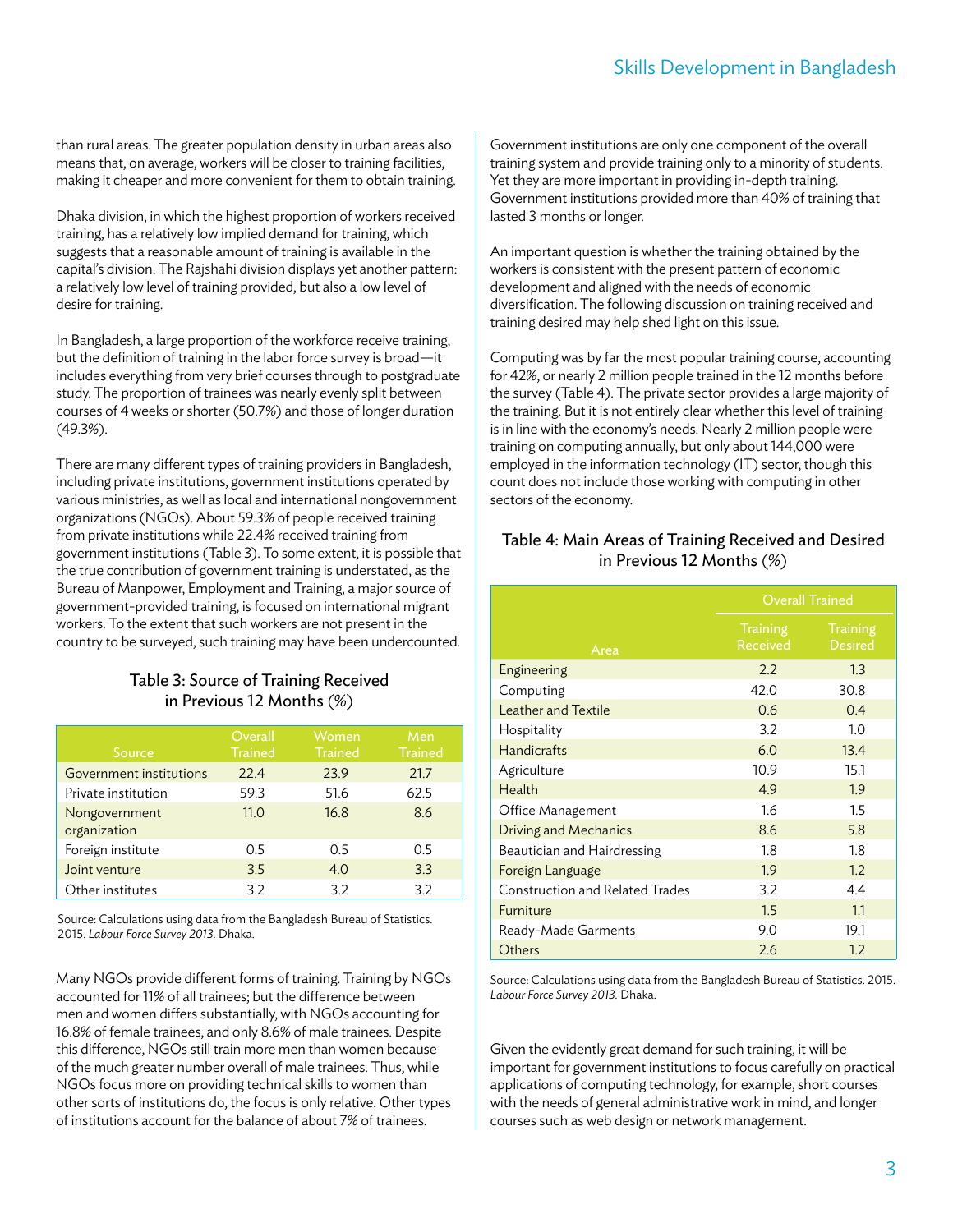Unfortunately, because the data available are broad, it is difficult to assess what computing skills the Bangladesh workforce is now acquiring. The degree of imbalance between the training acquired and the needs of the economy suggest that some of the training is intended more for personal use than for professional advancement. This is fine if such training is paid for entirely by private individuals. If the provider is receiving government subsidies, such training may be undesirable from a policy perspective.

After computing, training on agriculture is the second most common area of training, accounting for 10.9% of those trained. As the largest single sector in the economy, and one in which increased productivity will be critical to sustaining strong economic growth, it is appropriate that this should be a major area for training. Given the scale of the agricultural labor force, at more than 26 million, the annual volume of some 500,000 trainees appears modest and is unlikely to be consistent with rapid modernization of the agriculture sector.

The ready-made-garment sector is the third most common area of training, with 9% of total trainees, or more than 400,000 annually. This appears to be broadly consistent, in scale at least, with the needs of an industry employing about 4 million in Bangladesh. Of the trainees for this sector, 63% were women, consistent with the lower end of estimates of the proportion of women employed by the industry.

Substantial gaps exist between the areas of training being received and the areas of training desired. Computer training is the most desired area of study, as it is the most commonly received, but the proportion desiring such training is lower than the proportion receiving it, suggesting that the current training situation for computing skills may be reasonably adequate. By contrast, the proportion of workers wanting training in agriculture is substantially greater than the proportion receiving such training.

For lower-income families, forgone earnings are the most important barrier to pursuing either formal TVET or general education. One study focused on TVET found that those earning more than \$2.00 a day took up formal, longer-duration TVET at almost twice the rate of those earning less than \$1.00 day (CAMPE 2013). The same study found that students incur substantially greater cost to take up formal TVET programs than for general education.

In 2012, the National Skills Development Council secretariat, in cooperation with the International Labour Organization, published its National Strategy for Promotion of Gender Equality in TVET, partly in response to historically low rates of female participation in TVET. As of 2014, this had not succeeded in increasing the share of women in TVET programs, likely because of lags in policy implementation.

### Access to Tertiary Education

Unsurprisingly, Dhaka division has the largest share of workers with tertiary education at 8.1% (Table 5). The Sylhet division has the lowest share, at 3.7%. While these are very different figures, the huge difference by division in the share of workers with tertiary education versus those with the lowest education may not, without further information, necessarily mean a significant degree of difference in access to higher education by division. The observed patterns of location will also reflect demand for workers, so that those who have obtained education, in whatever location, may be more likely to locate in Dhaka for career reasons.

#### Table 5: Tertiary Education in the Labor Force, by Division (%)

| Labor Force Aged 15 or Above with<br><b>Tertiary Education</b> |
|----------------------------------------------------------------|
| 6.5                                                            |
| 4.7                                                            |
| 8.1                                                            |
| 6.0                                                            |
| 6.0                                                            |
| 5.2                                                            |
| 3.7                                                            |
|                                                                |

Source: Calculations using data from Bangladesh Bureau of Statistics. 2015. *Labour Force Survey 2013*. Dhaka.

One study, however, reports that more than 60% of tertiary education seats are available in the urban or semi-urban regions, while more than 65% of the people live in rural areas (World Bank 2014). Most of the public universities are located in the divisional towns and in the metropolitan cities. The lack of local tertiary schools in rural areas is likely to be particularly restrictive for young women, as many rural families do not want to send their daughters so far away from home, even if the costs could feasibly be borne.

Consistent with the notable expansion of private universities, the number of individuals receiving higher education has increased rapidly, based on the labor force survey data. The gender parity ratio has also improved rapidly. The 20–24 age group is very close to complete gender parity, though this result is very much inconsistent with BANBEIS enrollment data.<sup>1</sup>

<sup>1</sup> The School-to-Work Transition Survey actually finds more women with higher education than men; see Toufique (2014), Table 3.2. It is unclear whether different sampling structures, different questions, or both, account for the difference.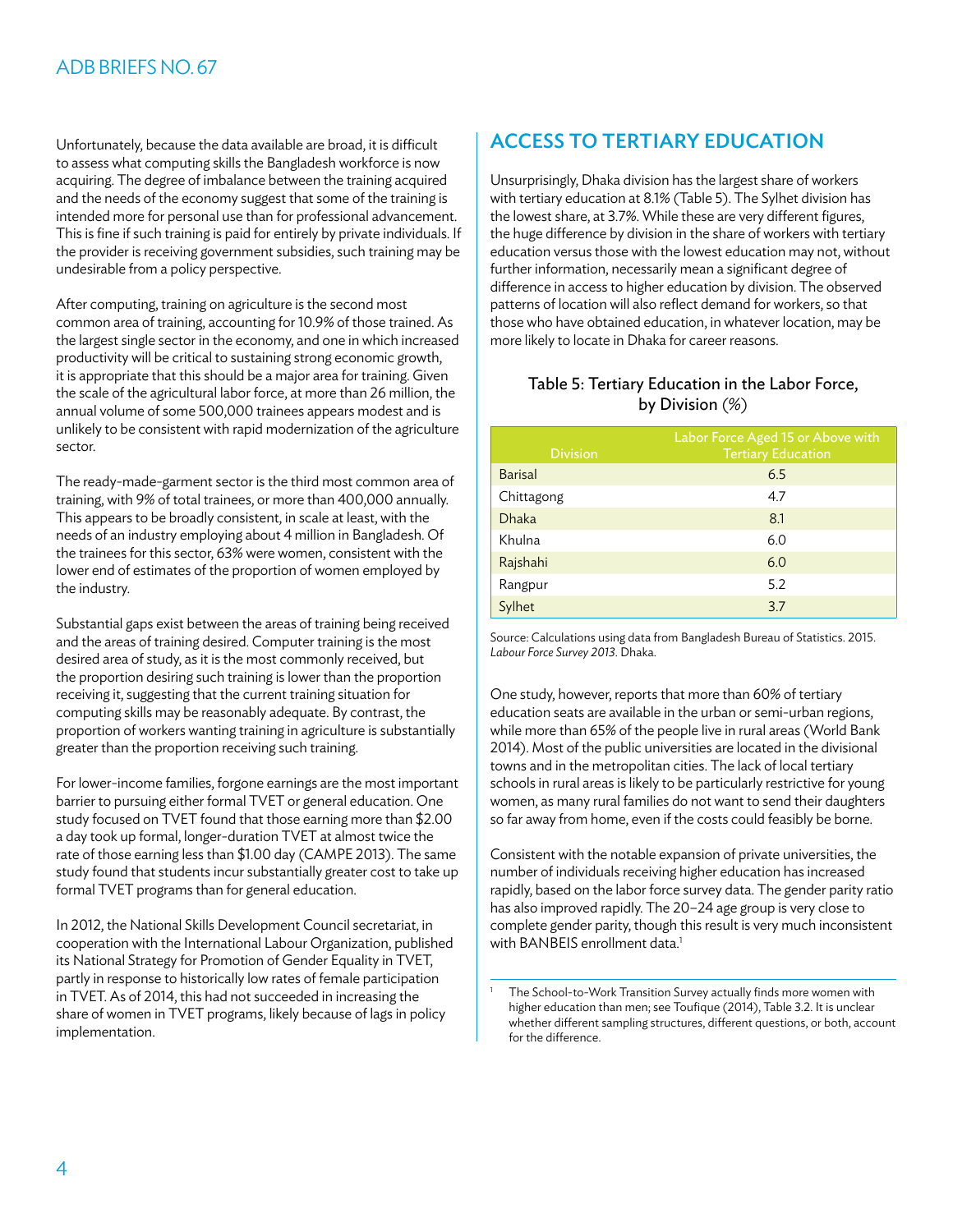Costs for tertiary education vary greatly, depending on the type of institution involved. Public universities in urban areas and public rural colleges charge the lowest costs (World Bank 2014). For such institutions, average costs, at least for tuition and fees, were below Tk10,000 annually. In some cases, tuition is nominal and, where not, substantial scholarships are available. However, the public universities are generally very competitive for admissions and are largely attended by those from higher socioeconomic backgrounds. Most students come from the top quintile of the income distribution (World Bank 2014). Thus, the low tuition prices do not reflect a broad accessibility of these institutions.

The burgeoning private university system comes at a high financial cost to students. Tuition and fees are typically Tk40,000–Tk80,000, out of reach for many families. Student loans are available through some banks, but there is no system of government-provided loans or loan guarantees, making such loans relatively expensive.

Tuition and fees, however, are not the only costs students face in tertiary education. Many, likely most, tertiary school students pay for private tuition or coaching, on top of regular tuition fees. This pattern continues to be seen in lower levels of education. By 10th grade, more than 80% of students receive private tutoring (CAMPE 2008). There are many anecdotal reports of the instructors themselves engaging in private tutoring to compensate for low official salaries, even to the extent of neglecting their regular classroom duties. Some argue that tutoring is in fact the main learning modality in higher education in Bangladesh (World Bank 2014).

#### Skills Mismatch

Toufique (2014) shows that as many as 62% of young workers may be undereducated for the work they do. The undereducated are concentrated in skilled agriculture and fishery work as well as craft and trade-related work. This suggests not so much a skills mismatch but a remaining lack of education among the youth, despite the tremendous progress that has been made in primary and secondary enrollment rates in recent decades.

The School-to-Work Transition Survey results show that undereducation rates are especially high among young managers (65%), young professionals (62%), and young technicians and associate professionals (92%), which mean that they had not received the level of education expected for their jobs. This may partly represent a middle-management gap that many sources have indicated as a problem in Bangladesh.

Unemployment rates are actually higher among people with higher levels of education, especially among youths (ADB 2016, Figure 2.2). While that might, in part, suggest that the particular education they have received does not match the demands of the current job market, questions asked in the School-to-Work Transition Survey

suggest a more complex situation. Among unemployed youth, 62% cited lack of education as the main obstacle to employment, while only a tiny proportion cited lack of available jobs. Another 16% mentioned lack of training. Together, these facts suggest that neither the volume nor the nature of education and training are adequate to the demands of the job market.

Statistical evidence, although limited, indicates that the skills imparted by much of the TVET system are not those that the market requires. Unfortunately, this information is scanty because of the paucity of tracer studies. In one tracer study, 47% of graduates from formal TVET programs reported being unemployed when surveyed at least 2 years after their graduation (World Bank 2007). Most of the remainder was continuing their education, so that very few were actually employed. If these results are correct then it could be that TVET is not providing skills in demand, whether because of the quality of the education or the nature of the skills imparted.

Even in the informal sector, the lack of basic education and basic skills impedes expansion and movement up the value-added ladder. For example, the domestic bicycle market is largely served by very small shops providing relatively low-quality products. Typically, the workers have no formal training and are often illiterate. There will be at least one more skilled worker, who will pass on knowledge of basic production processes to other workers. While such traditional, small-scale production provides a substantial volume of employment, it cannot easily adapt to new technologies or move up to manufacturing the higher-quality parts needed for the international market. The local bicycle industry is only one example. The lack of basic education and skills are problems faced by many industries.

Naturally, specific industries also have specific skills needs, some of which have been described by Kathuria and Mezghenni(2016). In bicycle production, finding experienced welders is difficult, even though welders are paid substantially more than most other types of production workers. This seems to be exactly the sort of gap that should be filled relatively easily by the TVET system, but either because of lack of responsiveness or lack of information about market demands, it remains a significant constraint.

Skills gaps create one of the most important problems in the shipbuilding industry, which is a potentially large heavy industry. Many technical management positions are filled by foreign nationals or by citizens of Bangladesh who have been educated abroad. Relevant universities are aware of the issue and are attempting to improve education in the appropriate areas.

The pharmaceutical sector has been something of a success in Bangladesh, with the country now nearly self-sufficient in pharmaceutical products even though, as an export sector, its success has been more limited. The industry has the highest demand for managerial skills in Bangladesh. However, with the domestic market nearly served and exports currently limited, it is unclear if this industry will be a major source of demand for further managerial talent.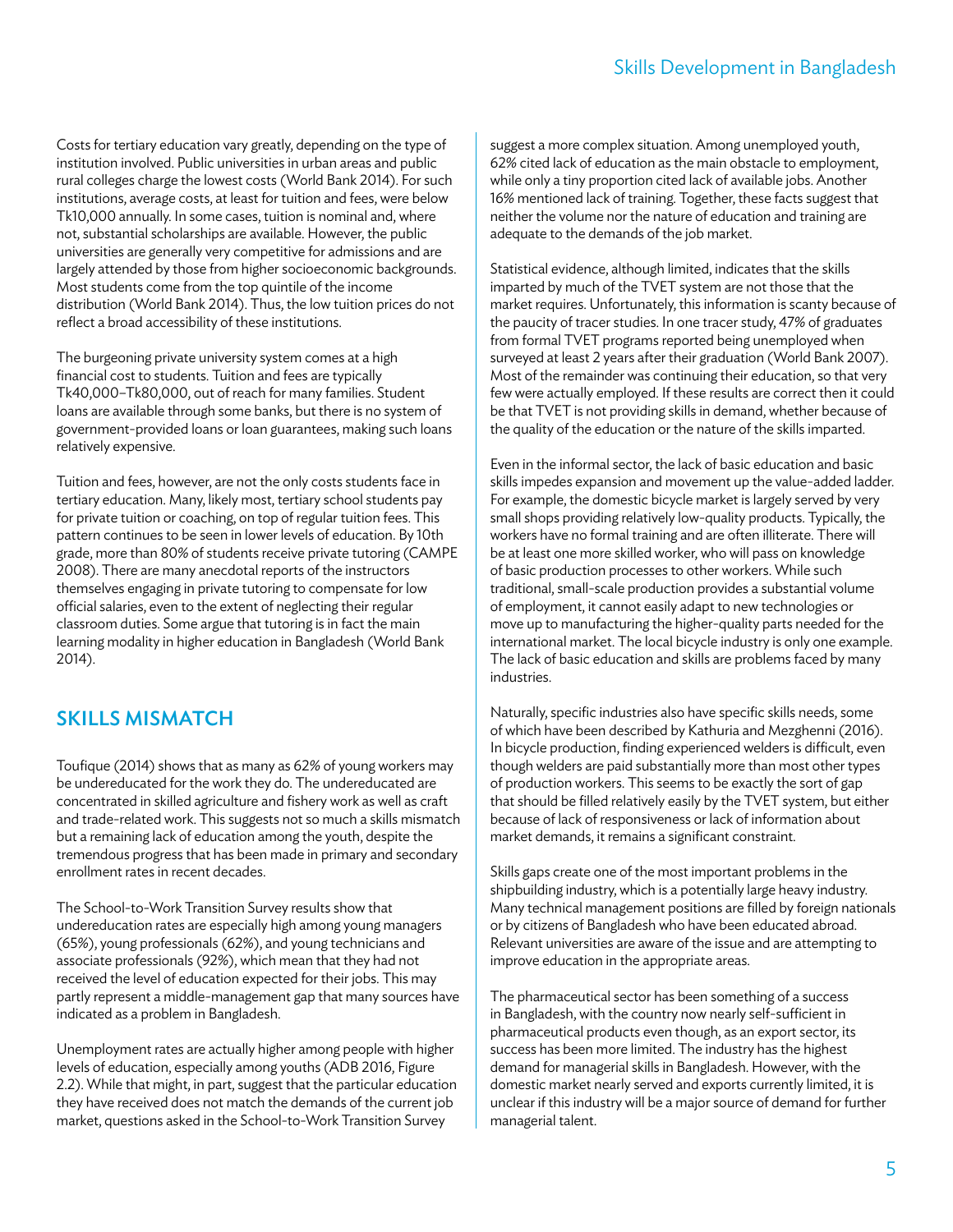#### ADB BRIEFS NO. 67

The IT sector is expanding rapidly and already employs more than 70,000 workers. Here again, one of the key complaints is not that particular technical skills are missing, but that the core educational competencies are not sufficiently strong in the workforce. IT firms in most countries assume that there will be substantial acquisition of specific skills on the job, or with firm-provided training. But workers need to have an adequate fundamental education to quickly acquire the needed skills. Many industry participants view this to be missing.

#### Returns to Education

The returns to education are the extra income that accrues to workers with higher levels of education. It provides valuable information about the supply and demand patterns for skills and education. Returns to education are modest in Bangladesh, likely suggesting a combination of limited demand for current highskilled jobs and relatively low quality of supply, at least in meeting employers' requirements.

As would be expected, each higher level of education results in higher monthly income (Table 6).<sup>2</sup> However, the scale is moderate. International estimates of returns to education produce substantially higher returns to education (ADB 2016). Individuals with tertiary degrees or diplomas report incomes that are a little more than double those of individuals with no education at all. Further, those with secondary education (Class VI-X) report only modestly higher income than those with only primary education.

#### Table 6: Employment Income and Returns to Education, 2013

|                                    | <b>Monthly Employment</b><br>Income (Tk) |              |        |
|------------------------------------|------------------------------------------|--------------|--------|
| Level                              | Overall                                  | <b>Rural</b> | Urban  |
| None and Never Attended School     | 8,985                                    | 8,996        | 8,884  |
| Primary (Class I-V)                | 10,550                                   | 10,202       | 11,243 |
| Secondary (Class VI-X)             | 11,122                                   | 10,792       | 11,620 |
| Higher Secondary (Class XI-XII)    | 13,469                                   | 12,770       | 14,195 |
| Tertiary (All degrees or diplomas) | 19,566                                   | 14,413       | 21,715 |

Source: Bangladesh Bureau of Statistics. 2015. *Labour Force Survey 2013.* Dhaka.

Regression analysis can be used to evaluate the effects of education on labor earnings. Results of the regression analysis show that having achieved any level of primary education leads to a modest wage premium of 6%, but with a much higher return of 15% in

urban areas.<sup>3</sup> Going beyond basic education to Class VI-VIII appears to add little private economic value, if any. For Class IX–X education, gains relative to some primary education for all of Bangladesh appear to be modest, but in urban areas there is no statistically significant additional premium. It is not clear that such modest increases in income are sufficient to provide adequate compensation for forgone incomes while attending high school.

The Secondary School Certificate (SSC) granted based on written examinations after the completion of Class X, marks completion of high school. For all of Bangladesh and for urban areas specifically, the income premium for those with the SSC certification is about 6% higher than for those who have only some Class IX and Class X education. However, relative to no education, the reward for completing the SSC is substantially higher in urban areas, at 25%, than it is in Bangladesh as a whole, where the average is 17%.

The Higher Secondary Certificate, the certification associated with completion of higher secondary school (classes XI and XII), has a significant return in higher earnings, with a larger effect of 7% compared with an SSC in urban areas. A bachelor's degree offers only a small premium of 3% over upper secondary education, while a master's degree leads to incomes about 9% above a bachelor's degree.

The returns to education found in the labor force survey (LFS) are very low by international standards. The present analysis only looks at increase in income associated with educational attainment; it does not take into account the potential income that is forgone by being in school rather than being employed, and even counting those costs, the return is modest. In developed countries, annual returns from education that are found in similar regressions are typically around 8%, while returns in poorer countries tend to be substantially higher.

As such, the returns to education estimated using LFS data are far below those in most comparable countries. If, however, the results estimated from the LFS are correct, then there appears to be an indication that Bangladesh's rapid increase in educational attainment has not been matched by job opportunities created by the economy.

### Quality of Education and Skills **TRAINING**

Many industry participants have serious concerns about the basic level of education of their employees. There is substantial evidence that these concerns are not simply the griping of employers who would always be happy to have better workers. Only 25% of grade 5 students master Bangla, and only 33% master mathematics competencies (World Bank 2013). At the grade 8 level, competencies in Bangla, English, and mathematics are 44%, 44%,

<sup>2</sup> Monthly income is the standard measure of wage income in the Labor Force Survey (LFS) data. Although this could be converted to an hourly figure, errors in reported hours worked may lead to greater measurement error if income is expressed in hourly terms.

See ADB (2016) for a more exhaustive discussion.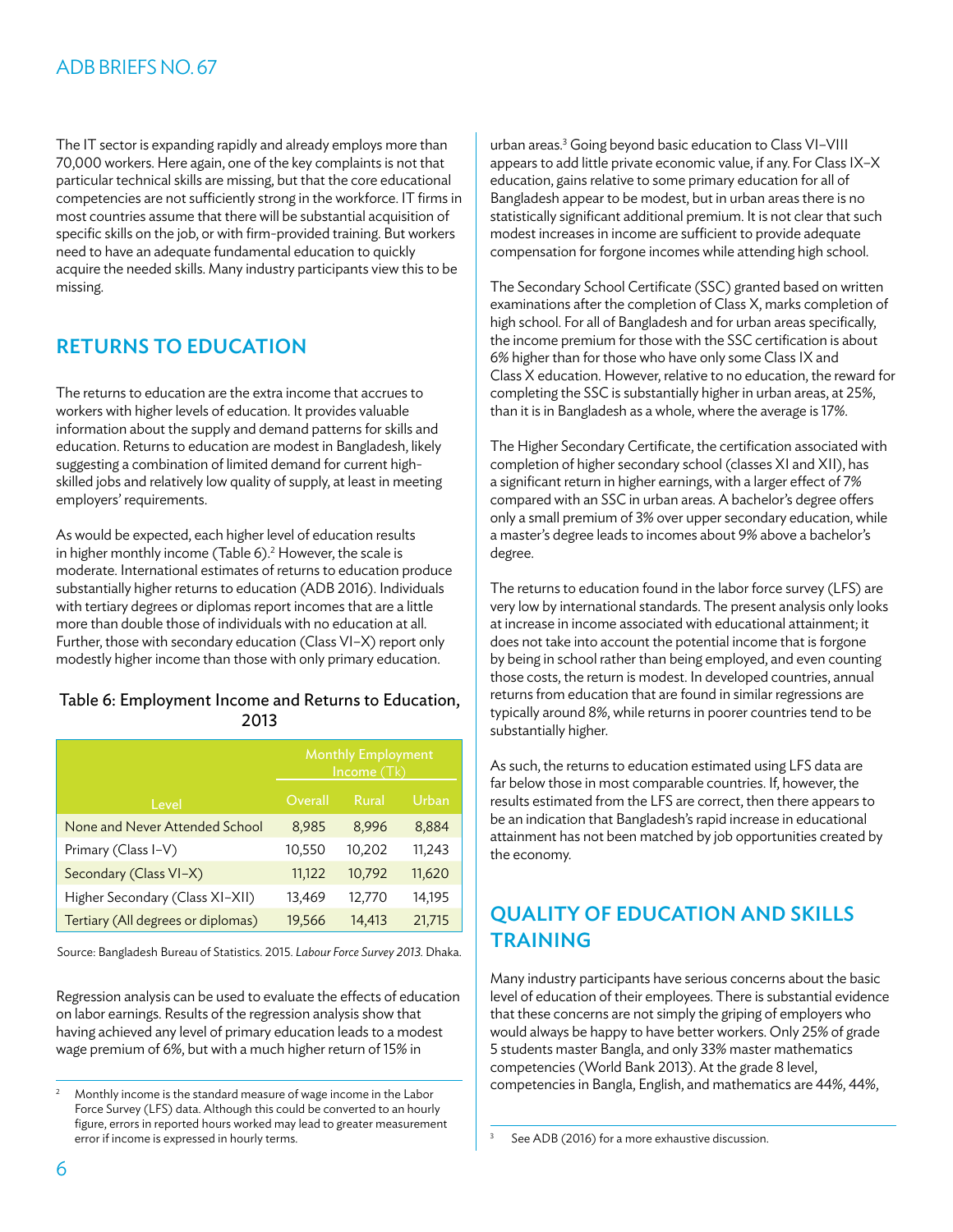and 35%, respectively. There are substantial regional differences in educational performance. Students in Dhaka and Chittagong do better than the national average, but those in Rajshahi and Sylhet lag (World Bank 2013).

Many teachers do not have effective training and use rote-learning styles. Teachers are poorly motivated and teaching is seen as low status. While teachers are relatively well paid, the teaching profession has a low profile, and has limited opportunities for professional advancement, with little penalty for poor performance. Low motivation is evidenced by 10% teacher absenteeism, with a further group of more than 20% of teachers who arrive an average of half an hour late for school(CAMPE 2015). Further, many teachers engage in tutoring on the side, and may be more focused on that source of private income (CAMPE 2008).

There are still limited linkages between employers and most institutions that provide TVET. This has led to little responsiveness of TVET provision to job market demands—with no systematic feedback concerning industry requirements and no tracer studies of graduates, there is little scope for such responsiveness. The formal TVET track reaches a limited portion of the labor force because it requires grade 8 level, though recognition of prior learning is in the process of being adopted.

While curricula are centrally developed, there is limited capacity to provide regulation and inspection for accredited institutions to see that they are following the curriculums in any meaningful way. Of the more than 3,000 accredited private institutions, the Bangladesh Technical Education Board visited only 146, which was at the limit of its inspection staff(ADB 2015).

The capacity to train instructors is extremely limited, leaving many underqualified. At the same time, opportunities for in-service training are few, so that unqualified instructors are likely to remain so. Salaries are low, and many teaching positions are vacant—the vacancy rate for sanctioned positions may be as high as 50% (ADB 2015).

While TVET has expanded rapidly, there has been little assurance that greater learning has accompanied the greater number of seats. While many lofty goals have been set at a high level, those have not translated easily into improved educational outcomes. Further increasing the scale of TVET seems unwise at present until quality assurance can be improved. While some institutions and some public–private partnerships have been successful, there is limited evidence that a large proportion of the many students in TVET institutions are acquiring the skills that they need to succeed in a growing and diversifying economy.

#### **CONCLUSION**

The education and quality of Bangladesh's workforce needs to improve urgently, as huge numbers of young people are entering the job market just as the country is looking to diversify and modernize

its economy. Clearly, the skills of the workforce are not meeting the demands of emerging or established industries. Many employers state that the difficulty of finding appropriately skilled workers is a substantial constraint to the growth of their firms. Private economic returns to education remain fairly modest, though this may be in part due to the huge expansion in the number of workers with at least basic education. As the economy grows and modernizes, the lifetime rewards to education will be likely significant.

While provision of basic general education has expanded greatly, areas and populations remain underserved, especially among the poorest. Efforts should be continued to bring all children into the educational system. Perhaps because of the rapid expansion of the general education system and because of a tradition of rote learning, average educational quality remains low and many students are not reaching achievement targets. Better enforcement of standards for teaching and a policy to discourage side employment of teachers, along with attempts to improve the status of teachers may help. A modernization of curricula to make them more flexible and relevant and less memorization focused will be helpful, along with potential de-emphasis of high-stakes testing.

Private tertiary institutions have proliferated extremely quickly, and it is not clear whether adequate quality standards are in place. High unemployment rates among young graduates suggest that the skills being obtained are not those required by the marketplace. A more careful program for oversight of such institutions may help to improve quality of education.

TVET is a key area of concern. Many of the rapidly developing countries and recently developed countries of Asia made TVET a central focus of their education systems as a way of preparing for rapid industrialization. In Bangladesh, formal TVET education makes up only a tiny portion of secondary education, and evidence suggests that some TVET resources are underutilized because of low demand from students. A unified and simplified system of TVET management and provision; promotional efforts to students and their families; and, perhaps most importantly, a continuous system of communication, coordination, and cooperation with private industry could help make TVET an important element of development.

#### **REFERENCES**

- Asian Development Bank. 2015. *Innovative Strategies in Technical and Vocational Education and Training for Accelerated Human Resource Development in South Asia: Bangladesh.*  Manila.
- \_\_\_\_\_. 2016. *Bangladesh Employment Diagnostic Study: Looking beyond Garments.* Manila.
- Bangladesh Bureau of Educational Information and Statistics (BANBEIS). http://www.banbeis.gov.bd/webnew/ (accessed April 2016).
- Bangladesh Bureau of Statistics (BBS). 2015. Labour Force Survey 2013. Dhaka.